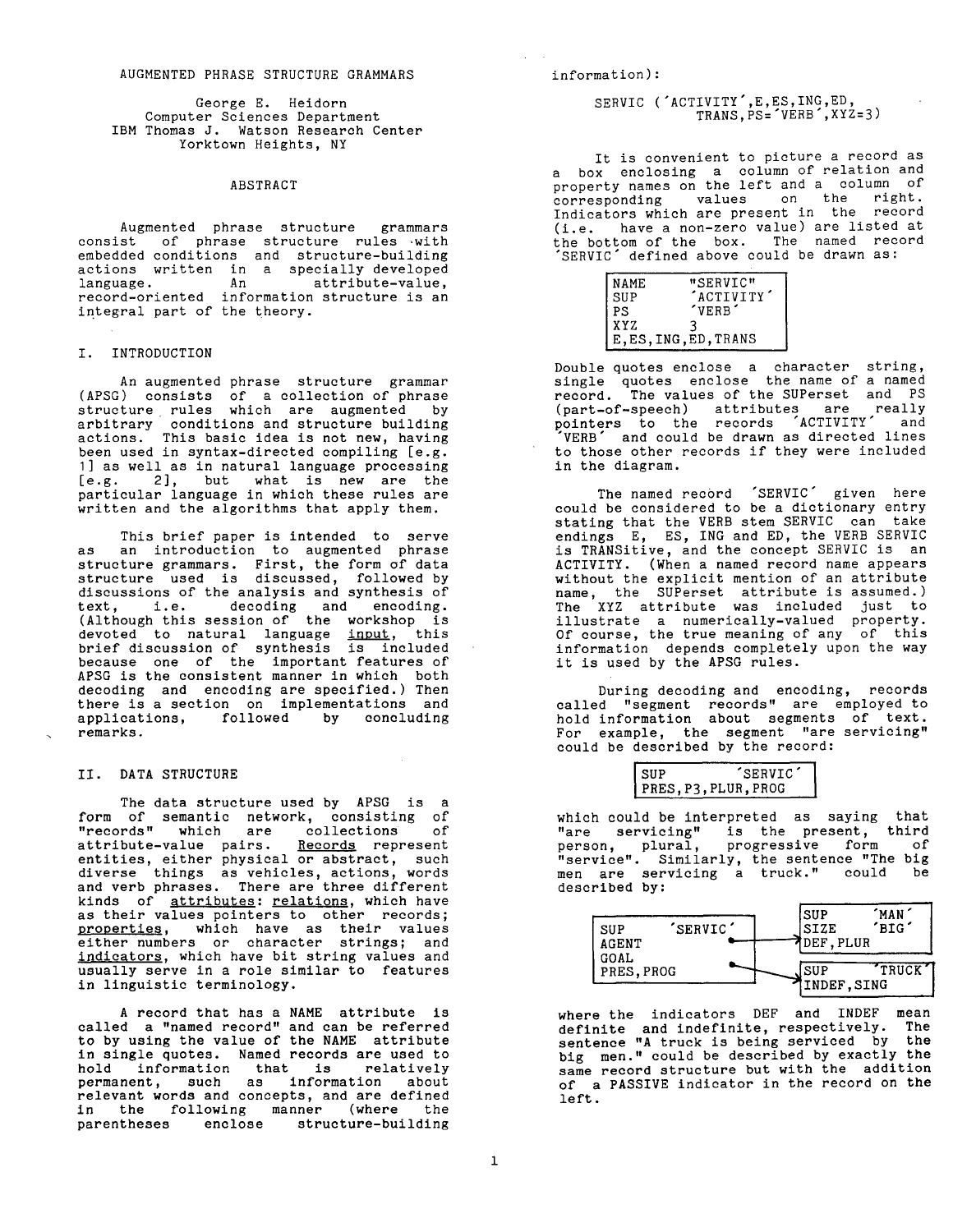During a dialogue some records that begin as segment records may be kept to become part of longer term memory to represent the entities (in the broadest sense of the term) that are being discussed. Segment records then might have pointers into this longer term memory to show referrents. So, for example, the sentence "They are servicing a truck." might be described by the same record structure shown above if the referrent of "they" was known to be a certain group of men who are big.

## III. ANALYSIS OF TEXT (DECODING)

Decoding is the process by which record structures of the sort just shown are constructed from strings of text. The manner in which these records are to be built is specified by APSG decoding rules. A decoding rule consists of a list of one or more "segment types" (meta-symbols) on the left of an arrow to indicate which types of contiguous segments must be present in order for a segment of the type on the right of the arrow to be formed. Conditions which must be satisfied in order for the rule to be applicable may be stated in parentheses on the left side of the rule, and structure-building operations to be performed when a new segment record is created are stated in parentheses on the right side.

For illustrative purposes, some of the rules which would be required to produce the segment records shown in the previous section will be discussed here. Complete examples are given in Reference 3.

If the string "servicing" appeared in the input, and the substring "servic" were described by the VERBSTEM segment record

SUP 'SERVIC'

then the rule<br>VERBSTEM(ING<sup>\*</sup>) VERBSTEM(ING\*) **I N G** --> VERB(SUP(VERBSTEM,PRESTART)

would form the VERB segment record

| SUP      | SERVIC |
|----------|--------|
| PRESPART |        |

to describe the string "servicing", identifying it as the present participle form of service. This rule says that if a segment of the string being decoded is described as a VERBSTEM, and the associated segment record has a SUP attribute which points to a named record which has an ING indicator (as the named record for "SERVIC" defined in the previous section would), and this segment is followed immediately by the characters "i", "n" and "g", then create a VERB segment record with the same SUP as the VERBSTEM and with a PRESPART indicator, to describe the entire segment ("servicing" in this case).

Then the rule

 $VERB$  -->  $VERBPH$  ( $QVERB$ )

would create aVERBPHrase segment record which is a copy (4) of the VERB segment record just shown.

If the string "are" appearing in the input were described by the VERB segment record

| <b>SUP</b> | BE.          |
|------------|--------------|
|            | PRES.P3.PLUR |
|            |              |

then the rule

VERB('BE') VERBPH(PRESPART) --> VERBPH(PROG,FORM=FORM(VERB))

would produce the new VERBPH segment record

| SUP | 'SERVIC'             |  |
|-----|----------------------|--|
|     | PRES, P3, PLUR, PROG |  |
|     |                      |  |

from the twojust shown, to describe the string "are servicing". This rule says that if a segment of the string being decoded is described as a VERB with a SUP of "BE', and it is followed by a segment described as a VERBPH with a PRESPART indicator, then create a new VERBPH segment record which is a copy (automatically, because the segment type is the same) of the VERBPH segment record referred to on the left of the rule, but which as a PROGressive indicator and the FORM information from the VERB. FORM would have previously been defined as the name of a group of indicators (i.e. those having to do with tense, person and number). Similar rules can be used to recognize passives, perfects and modal constructions.

Continuing with the example, if the string "the big men" were decoded to the NOUNPH segment record



then the rule

**NOUNPH VERBPH(NUMB.EQ.NUMB(NOUNPH), SUBJECT) --> VERBPH(SUBJECT=NOUNPH,-NUMB,-PERS)** 

would produce the new VERBPH segment record (the one on the left in this diagram)

| l sup     | SERVIC <sup>'</sup> |             | MAN)       |
|-----------|---------------------|-------------|------------|
| SUBJECT   |                     | <b>SIZE</b> | <b>BIG</b> |
| PRES.PROG |                     | DEF.PLUR    |            |

from the previous VERBPH record, to describe the string "the big men are servicing". It is important to realize that the record on the left in the above diagram is a segment record that "covers" the entire string and that the record shown on the right (which is the same one from the previous diagram) Just serves as the value of its SUBJECT attribute. The rule above says that if a NOUNPH is followed by a VERBPH, and the NUMBer indicators of the VERBPH are the same as the NUMBer indicators of the NOUNPH, and the VERBPH does not already have a SUBJECT attribute, then create a new VERBPH segment record which is a copy of the old one, give it a SUBJECT attribute pointing to the NOUNPH record, and delete the NUMBer and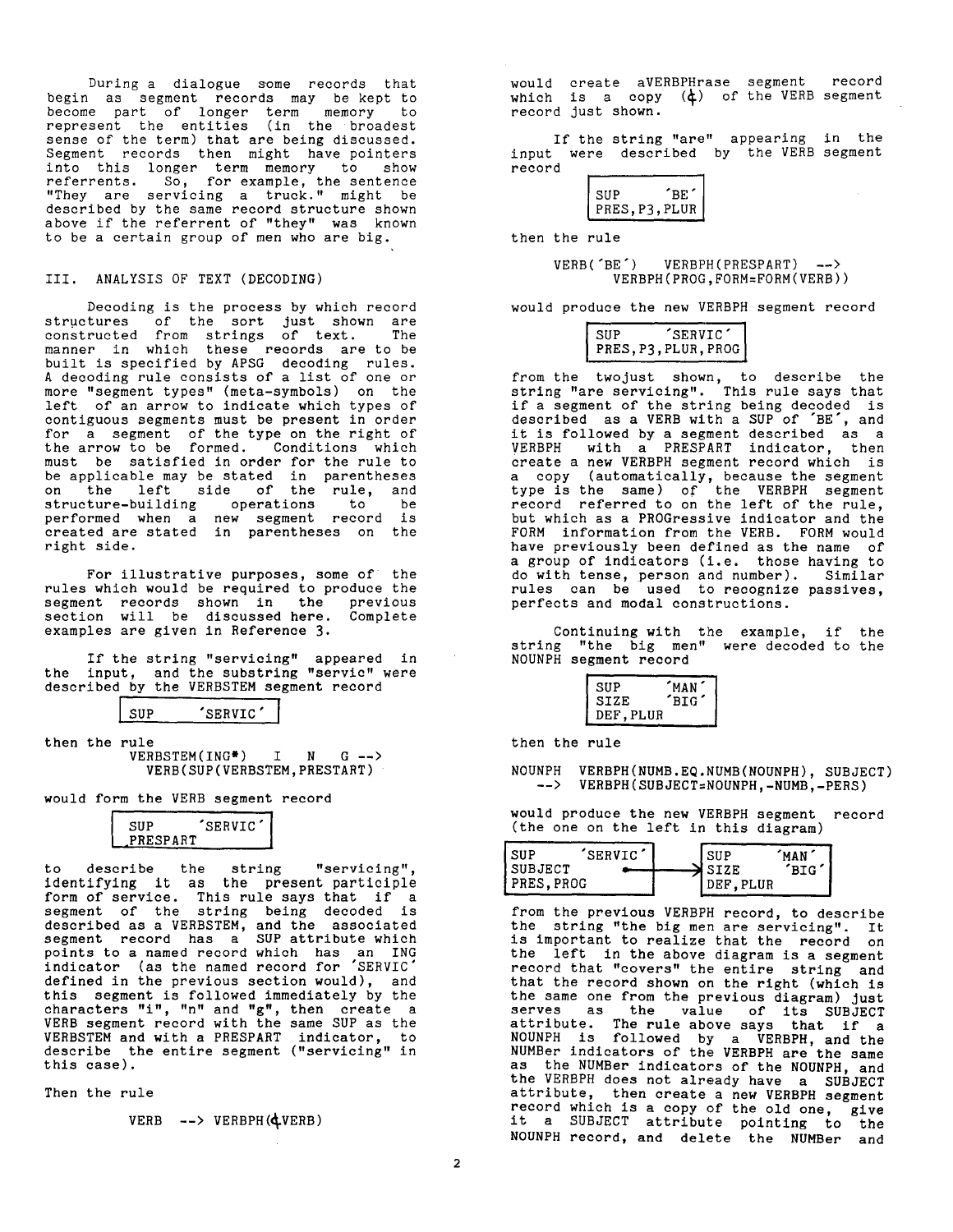PERson indicators. Considering the subject to be part of the verb phrase in this manner can simplify the handling of some constructions involving inverted word order.

If the string being decoded were "the big men are servicing a truck.", a rule similar to the last one shown above could be used to pick up the direct object. Then the rule

## ./VERBPH(SUBJECT, OBJECT| -TRANS\*|PASSIVE).  $--$ > SENT ( $\angle$ VERBPH)

could be applied, which says if a VERBPH extending between two periods has a SUBJECT attribute and also either has an OBJECT attribute or does not need one because there is no TRANSitive indicator in the named record pointed to by the SUP (i.e. the verb is intransitive) or because there is a PASSIVE indicator, then call it a SENTence.

To get the record structure describing this string into the form shown near the end of the previous section, one more rule would be needed:

## SENT(\$'ACTION',~PASSIVE,SUBJECT) --> SENT(AGENT=SUBJECT,GOAL=OBJECT, -SUBJECT,-OBJECT)

This says that for a non-PASSIVE ACTION SENTence that still has a SUBJECT attribute, set the AGENT and GOAL attributes to the values of the SUBJECT and OBJECT attributes, respectively, and then delete the SUBJECT and OBJECT attributes from the record. The notation \$'ACTION" is read "in the set ACTION'" and means that the named record "ACTION" must appear somewhere in the SUPerset chain of the current record. In the previous section the named record "SERVIC" was defined to have a SUP of "ACTIVITY'. If the named record "ACTIVITY" were similarly defined to have a SUP of "ACTION', the segment record under discussion here would satisfy the condition \$'ACTION'.

From the above examples it can be seen that the condition specifications take the form of logical expressions involving the values of attributes. Each element in a condition specification is basicaly of the form value.relation.value, but this is not obvious because there are several notational shortcuts available in the rule language. For example, "BE" is short for SUP.EG.'BE',PRESPART is short for PRESPART.NE.0, and -~SUBJECT is short for **SUBJECT.EQ.0.** The elements are combined by and's (commas) and or's (vertical bars).

In most cases the attribute whose value is being tested is to be found in the segment record associated with the constituent, but that is not always the case. For example, ING\* tests the value of the ING indicator in the named record pointed to by the SUP of the segment record, and could be written ING(SUP) or ING(SUP).NE.0. Another example is NUMB(NOUNPH) which was used to refer to the value of the NUMB indicators in the NOUNPH segment in one of the rules above.

From the examples it can also be seen that creation specifications take the form of short procedures consisting of statements for setting the values of attributes. Each element in a creation specification is basically of the form attribute=value (where "=" means replacement), but again this is not obvious becuase of the notational shortcuts used. For example, SUP(VERBSTEM) is short for SUP=SUP(VERBSTEM), PRESPART is short for PRESPART=1 (note) that this form has a different meaning when it is used in a condition specification), and -SUBJECT is short for SUBJECT=0.

In all of the examples here, the attribute whose value is set would be in the segment record being built, but that need not always be the case. If, for example, there were some reason to want to give the AGENT record of an action an ABC attribute equal to one more than the XYZ attribute of the concept record associated with that action (i.e. the named record pointed to by its SUP), the following could be included in the last rule shown:

## ABC(AGENT)=XYZ(SUP)+I

which can be read as "set the ABC attribute of the AGENT of this record to the value of the XYZ attribute of the SUP of this record plus I." There is no limit to the nesting of attribute names used in this manner.

Although in the example rules given here the conditions are primarily syntactic, semantic constraints can be stated in exactly the same manner. Much of the record building shown here can be considered semantic (and somewhat case oriented). The important point, however, is that the kind of condition testing and structure building done is at the discretion of the person who writes the rules. Complete specifications for the APSG rule language are given in Reference 3.

The decoding algorithm used with APSG is basically that of a bottom-up, left-to-right, parallel-processing, syntax-directed compiler. An important and novel feature of this algorithm is something called a "rule instance record", which primarily maintains information abut the potential applicability of a rule. A rule instance record is initially created for a rule whenever a segment which can be the first constitutent of that rule becomes available. (A terminal segment becomes available by being obtained from the input stream, and a non-terminal segment becomes available whenever a rule is applied.) Then the rule instance record "waits" for a segment which can be the next constituent of the associated rule to become available. When such a segment becomes available, the rule instance record is "extended". When a rule instance record becomes complete (i.e. all of its constituents are available), the associated rule is applied (i.e. the segment record specified on the right is built and made available). There may be many rule instance records in existence for a particular rule at any point in time.

 $\mathcal{L}^{\text{max}}$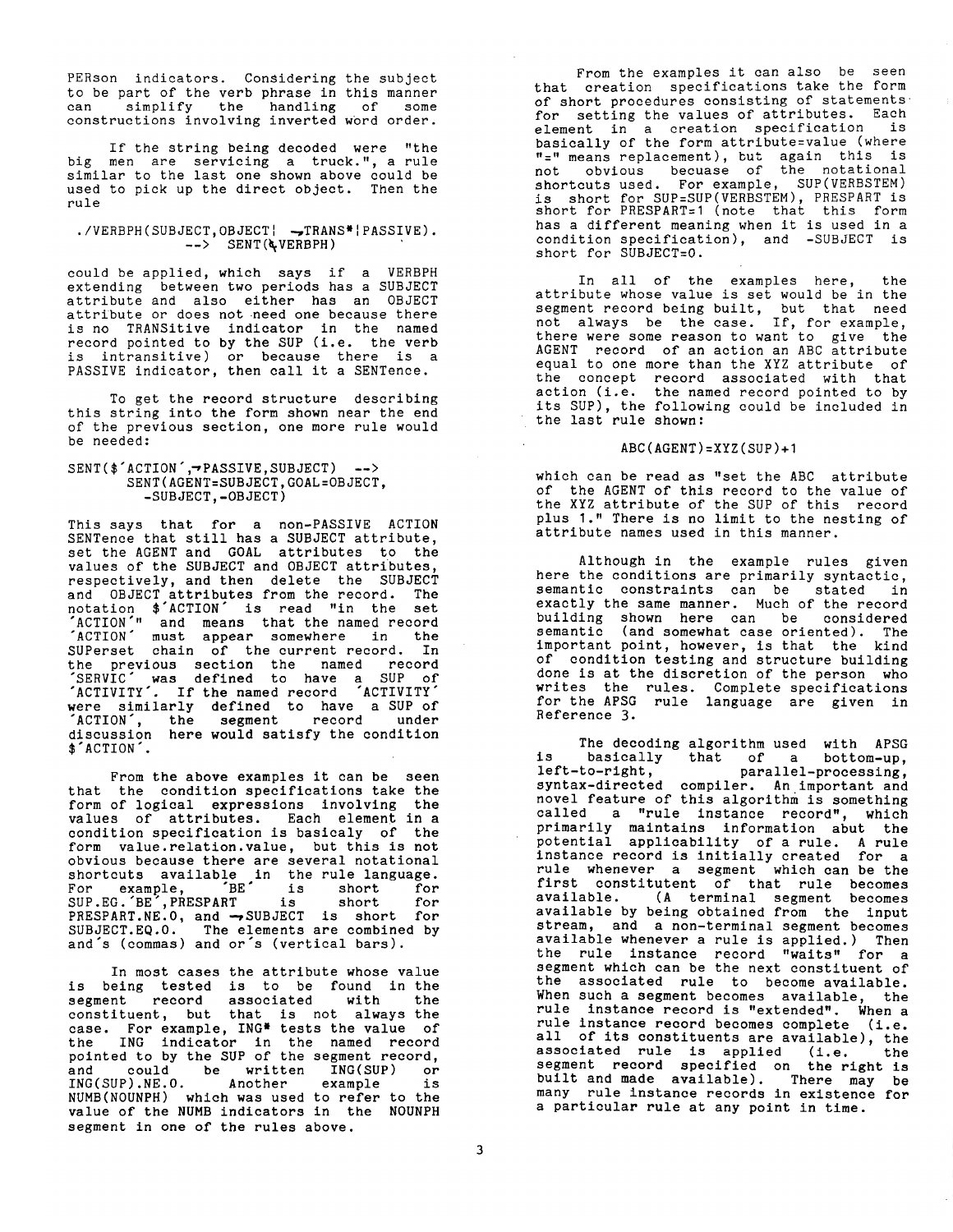Because of the parallel processing nature of the decoding algorithm, when a segment record is created to describe a portion of the input text it does not result in the destruction of other records describing the same portion or parts of it.<br>Local ambiguities caused by multiple word Local ambiguities caused by multiple word senses, idioms and the like may result in more than one segment record being created to describe a particular portion of the text, but usually only one of them is able to combine with its neighbors to become part of the analysis for an entire sentence.

## IV. SYNTHESIS OF TEXT (ENCODING)

Encoding is the process by which strings of text are produced from record structures of the sort already shown. The manner in which this processing is to be done is specified by APSG encoding rules. The right side of an encoding rule specifies what segments a segment of the type on the left side is to be expanded into. Conditions and structure-building actions are included in exactly the same manner as in decoding rules.

The encoding algorithm begins with a single segment record and its associated type side-by-side on a stack. At each cycle through the algorithm, the top pair is removed from the stack and examined. If there is a rule that can be applied, it results in new pairs being put on the top of the stack, according to its right hand side. Otherwise, either the character string value of the NAME attribute of the SUP of the segment record (e.g. "servic") is put out, or the name of the segment type itself (e.g. "I") is put out. Eventually the stack becomes empty and the algorithm terminates, having produced the desired output string.

For example, if at some point the following pair were to come off the top of the stack:

| VERBPH | . SUP | <b>SERVIC</b>        |  |
|--------|-------|----------------------|--|
|        |       | PRES, P3, PLUR, PROG |  |

the following encoding rule could be applied:

#### **VERBPH(PROG) --> VERB('BE',FORM:FORM(VERBPH)) VERB(-PROG,-FORM,PRESPART)**

resulting in the following two pairs being put on the top of the stack:

| VERB   | SUP<br>PRES, P3, PLUR | `RE.     |  |
|--------|-----------------------|----------|--|
| VERBPH | SHP<br>PRESPART       | 'SERVIC' |  |

The above rule says that a VERBPH segment with a PROGressive indicator should be expanded into a VERB segment with a SUP of  $E^{\prime}$  and the same FORM indicators as the VERBPH, followed by a new VERBPH segment which begins as a copy (automatically) of the old one and then is modified by deleting the PROG and FORM indicators and setting the

PRESPART indicator.

When the VERB segment shown above comes off the stack, a rule would be applied to put the string "are" into the output. Then, after application of a couple more rules, the top of the stack would have the four pairs

| SIIP | 'SERVIC' |              |
|------|----------|--------------|
| nu   |          |              |
|      |          |              |
|      |          |              |
|      |          | null<br>nu11 |

which would result in the string "servicing" being produced after four cycles of the algorithm. Complete encoding examples may be found in Reference 3.

## V. IMPLEMENTATIONS AND APPLICATIONS

As part of the original work on APSG a computer system called NLP ( $\frac{N}{2}$ atural Language Processor) was developed in 1968. This is a FORTRAN program for the IBM 360/370 computers which will accept as input named record definitions and decoding and encoding rules in exactly the form shown in this paper and then perform decoding and encoding of text [3]. A set of about 300 named record definitions and 800 rules was written for NLP to implement a specific system (called NLPQ) which is capable of carrying on a dialogue in English about a simple queuing problem and then producing a program in the GPSS simulation language to solve the problem [3,4].

More recently a LISP implementation of NLP has been done, which accepts exactly the same input and does the same processing as the FORTRAN version. An interesting feature of this new version is that the compiler part, whose primary task is to translate condition and creation specifications (i.e. the information in parentheses) into lambda expressions, is itself written as a set of APSG rules. This work is part of a project at IBM Research to develop a system which produce appropriate accounting application programs after carrying on a natural language dialogue with a businessman about his requirements. APSG is also being used in the development of a natural alaaguage query system for relational data bases and is being considered for use in other projects at IBM. None of this recent work has been documented yet.

### VI. CONCLUDING REMARKS

APSG clearly has much in common with other current computational linguistic theories, with the ideas of procedural specification and arbitrary conditions and strucutre-building actions being very popular at this time. It would seem to be most similar to Woods" augmented transition networks (ATN) [5], especially as used by Simmons [6]. Registers in the ATN model correspond closely to attributes of segment records in APSG, and the semantic network structures of Simmons are very close to the record structures of APSG.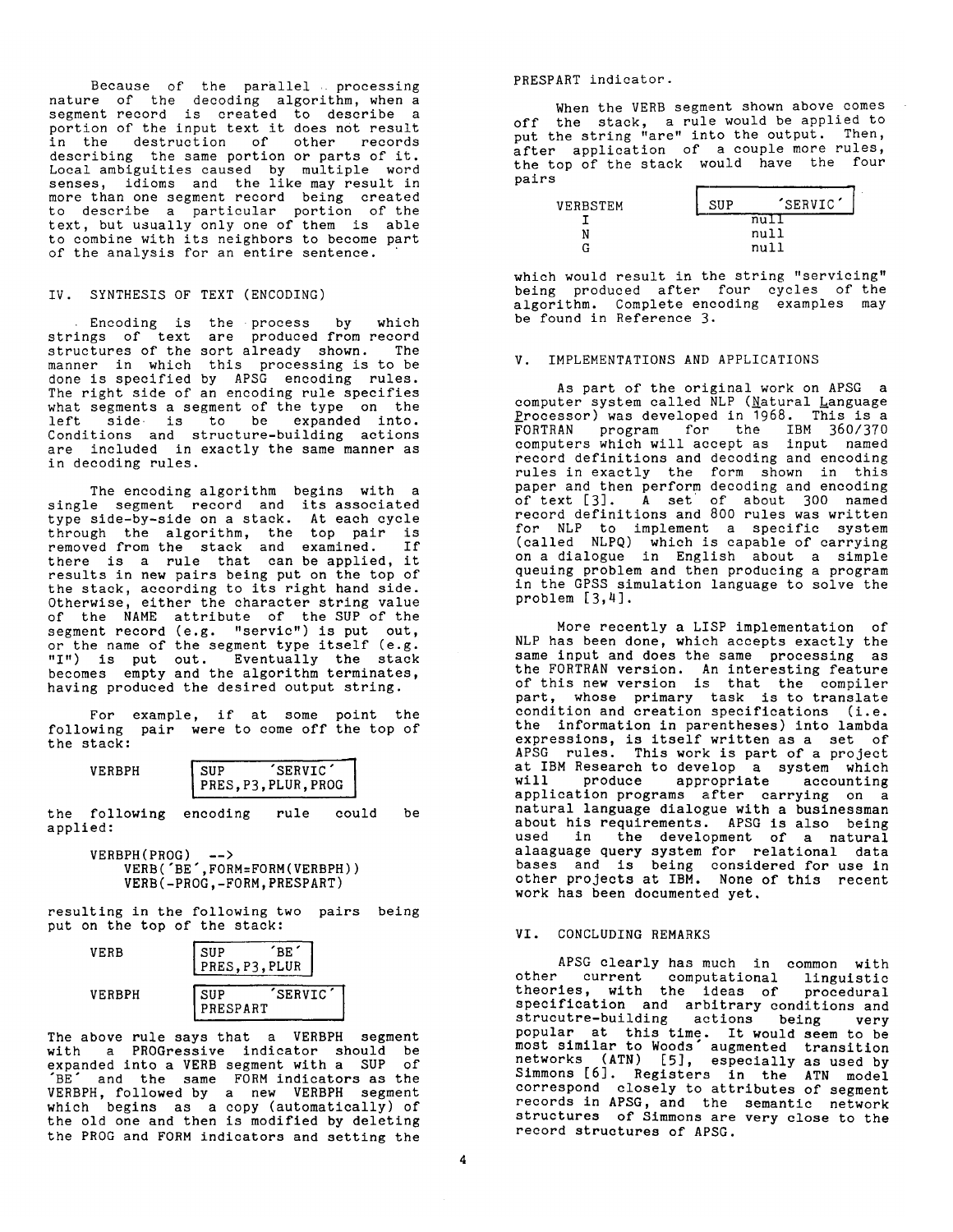Context-free phrase structure grammars have been known to be inadequate for describing natural languages for many years, and context-sensitive phrase structure grammars have not been found to be very useful, either. Augmented phrase structure grammars, however, appear to be able to express the facts of a natural language in a very concise and convenient manner, they have the power of computer programs, while maintaining the appearance of grammars.

Although APSG was used successfully to implement one fairly large system (NLPQ), it is too early to do a thorough appraisal of its capabilities. Through the extensive use anticipated in the next year however, its strengths and weaknesses should become more apparent.

### ACKNOWLEDGEMENTS

I am indebted to my former students at the Naval Postgraudate School for their efforts on the original implementation and<br>application, my colleagues at IBM application, my colleagues at IBM<br>Research --- Martin -- Mikelsons, -- Peter<br>Sheridan, Irving -- Wladawsky and Ted Research -- Martin Mikelsons, Peter<br>Sheridan, Irving Wladawsky and Ted Sheridan, Irving Wladawsky and Ted Codd -- for their interest, ideas and work on the current implementatons and applications, and my wife, Beryl, for her typing assistance and general helpfulness.

#### REFERENCES

- I. Balzer, R.M., and Farber, D.J., "APAREL **-** a parse-request language," COMM. ACM 12, 11 (Nov. 1969), 624-631.
- 2. Thompson, F.B., Lockemann, P.C., Dostert, B., Deverill, R.S., "REL: a rapidly extensible language system," In PROC. 24th NAT'L CONF., ACM, NY, 1969, 399-417.
- 3. Heidorn, G.E., "Natural language inputs to a simulation programming system," Technical Report NPS-55HD72101A, Naval<br>Postgraduate School, Monterey, Postgraduate School, Monterey, California, Oct. 1972.
- 4. Heidorn, G.E., "English as a very high level language for simulation programming," Proc. Symp. on Very High Level Languages, SIGPLAN NOTICES 9,4  $(Apr11 1974)$ , 91-100.
- 5. Woods, W.A., "Transition network grammars for natural language analysis," COMM. ACM 13, 10 (Oct. 1970), 591-606.
- 6. Simmons, R.F., "Semantic networks: their computation and use for understanding English sentences," in COMPUTER MODELS OF THOUGHT AND LANGUAGE, R.C. Schank and K.M. Colby (Eds.), W.H. Freeman and Co., San Francisco, Calif., 1973, 63-113.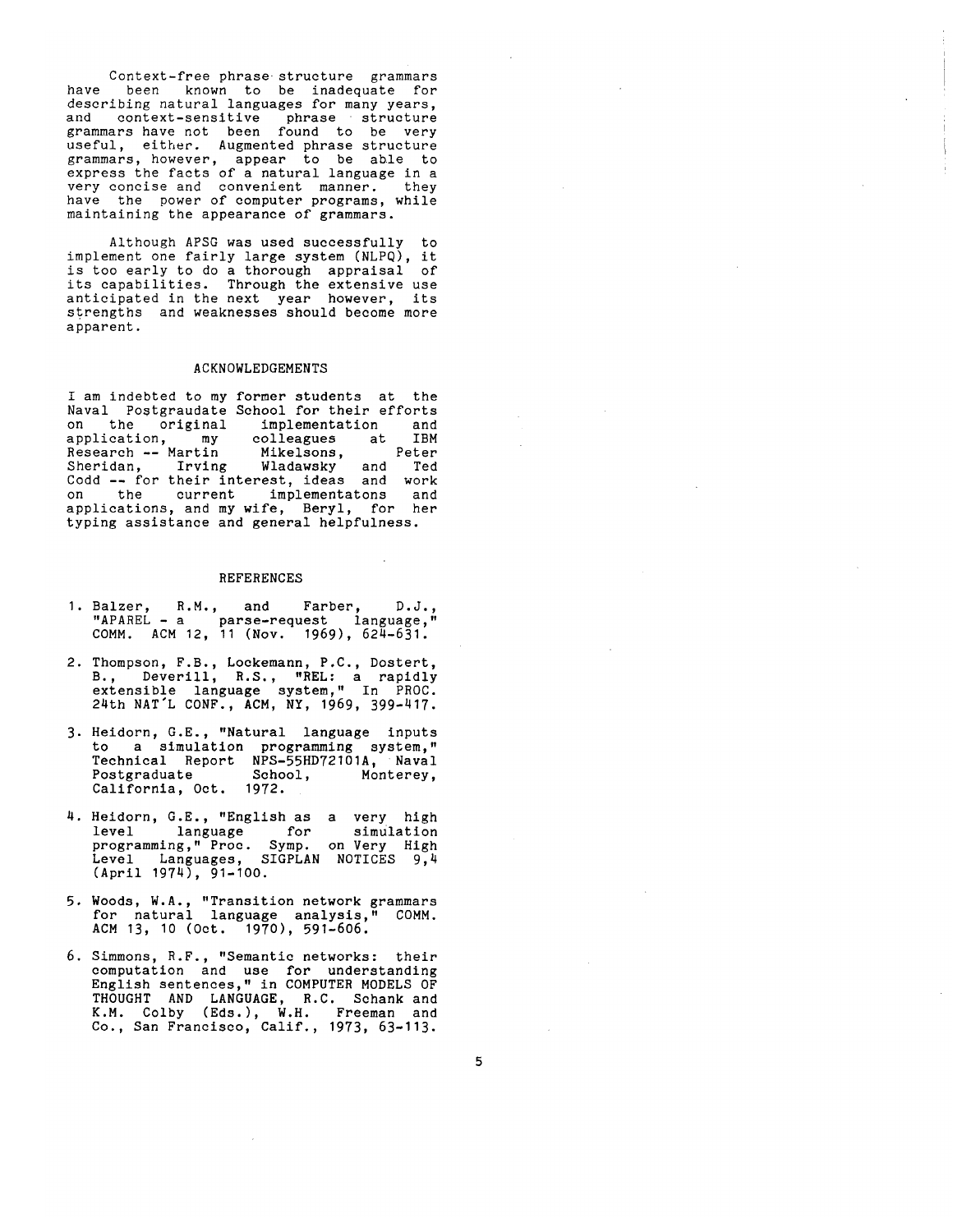Mitchell Marcus Artificial Intelligence Laboratory M.I.T.

This paper will sketch an approach to natural language parsing based on a new conception of what makes up a recognition grammar for syntactic analysis and how such a grammar should be structured. This theory of syntactic analysis formalizes a notion very much like the psychologist's notion of "perceptual strategies" [Bever "70] and makes this formalized notion - which will be called the notion of <u>wait-and-see</u> diagnostics - a central and integral part of a theory of what one knows about the structure of language. By recognition grammar, we mean here what a speaker of a language knows about that language that allows him to assign grammatical structure to the word strings that make up utterances in that language.

This theory of grammar is based on the hypothesis that every language user knows as part of his recognition grammar a set of highly specific diagnostics that he uses to decide deterministically what structure to build next at each point in the process of parsing an utterance. By deterministically I mean that once grammatical structure is built, it cannot be discarded in the normal course of the parsing process, i.e. that no "backtracking" can take place unless the sentence is consciously perceived as being a "garden path". This notion of grammar puts knowledge about controlling the parsing process on an equal footing with knowledge about its possible outputs.

To test this theory of grammar, a parser has been implemented that provides a language for writing grammars of this sort, and a grammar for English is currently being written that attempts to capture the wait-and-see diagnostics needed to parse English within the constraints of the theory. The control structure of the parser strongly reflects the assumptions the theory makes about the structure of language, and the discussion below will use the structure of the parser as an example of the implications of this theory for the parsing process. The current grammar of English is deep but not yet broad; this has allowed investigation of the sorts of wait-and-see diagnostics needed to handle complex English constructions without a need to wait until a grammar for the entire range of English constructions could be written. To give some idea of the scope of the grammar, the parser is capable of handling sentences like:

Do all the boys the librarian gave books to want to read them? The men John wanted to be believed by shot

him yesterday.

It should be mentioned that certain grammatical phenomena are not handled at all by the present grammar, chief among them conjunction and certain important sorts of lexical ambiguity. There is every intention, however, of expanding the grammar

to deal with them.

## Two Paradigms

To explain exactly what the details of this wait-and-see (W&S) paradigm are, it is useful to compare this notion with the current prevailing parsing paradigm, which I will call the guess-and-then-backup (G&B) paradigm. This paradigm is central to the parsers of both Terry' Winograd's SHRDLU [Winograd "72] and Bill Woods" LUNAR [Woods "72] systems.

In a parser based on the G&B paradigm, various options are enumerated in the parser's grammar for the next possible constituent at any given point in the parse and these options are tested one at a time against the input. The parser assumes tentatively that one of these options is correct and then proceeds with this option until either the parse is completed or the option fails, at which point the parser simply backs up and tries the next option enumerated in the parser's grammar. This is the paradigm of G&B: enumerate all options, pick one, and then (if it fails) backup and pick another. While attempts have been made to make this backup process clever, especially in Winograd's SHRDLU, it seems that it is very difficult, if not impossible in general, to tell from the nature of the cul de sac exactly where the parser has gone astray. In order to parse a sentence of even moderate complexity, there are not one but many points at which a G&B parser must make guesses about what sort of structure to expect next and at all of these points the correct hypothesis must be found before the parse can be successfully completed. Furthermore, the parser may proceed arbitrarily far ahead on any of these hypotheses before discovering that the hypothesis was incorret, perhaps invalidating several other hypotheses contingent upon the first. In essence, the G&B paradigm considers the grammar of a natural language to be a tree-structured space through which the parser must blindly, though perhaps cleverly, search to find a correct parse.

The W&S paradigm rejects the notion of backup as a standard control mechanism for parsing. At each point in the parsing process, a W&S parser will only build grammatical structure it is sure it can use. The parser does this by determining, by a two part process, which of the hypotheses possible at any given point of the parse is correct before attempting any of them. The parser first recognizes the specific situation it is in, determined both on the basis of global expectations resulting from whatever structure it has parsed and absorbed, and from <u>features</u> of lower level substructures from a little ahead in the input to which internal structure can be assigned with certainty but whose function is as yet undetermined. Each such situation can be so defined that it restrains the set of possible hypotheses to at most two or three. If only one hypothesis is possible, a W&S parser will take it as given, otherwise it will proceed to the second step